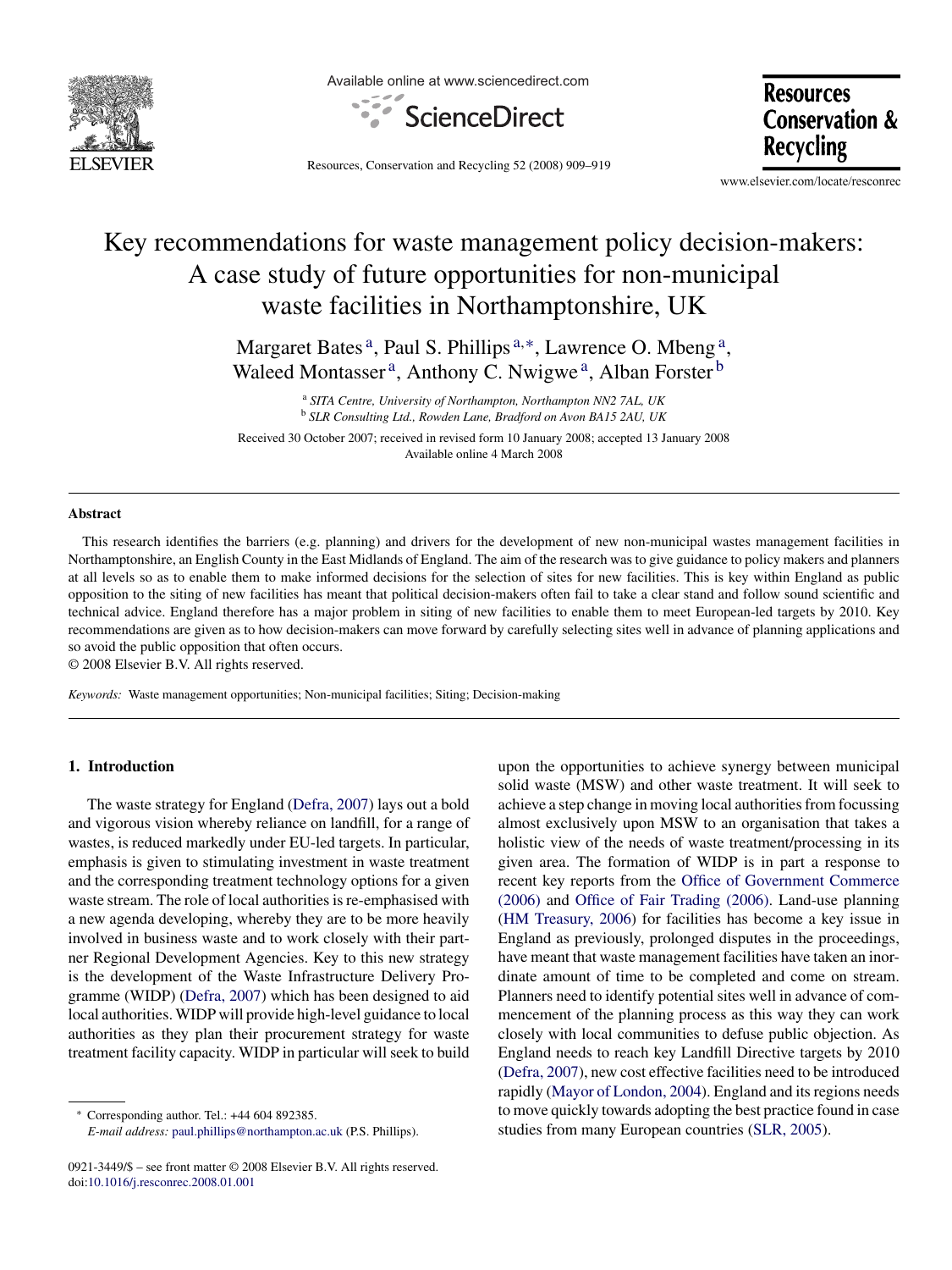### *1.1. Northamptonshire*

Northamptonshire is a County in the East Midlands of England with a population of 629 676 in 2001 ([Office for](#page--1-0) [National Statistics, 2007\).](#page--1-0) Waste management in the County is two-tier with Northamptonshire County Council being the Waste Disposal Authority (WDA) with responsibility for the managing for disposal of MSW. The seven District or Borough Councils are Waste Collection Authorities (WCAs) for MSW. Waste arisings for Northamptonshire in 2005/2006 for MSW were 355 443 tonnes and for commercial/industrial were 1 029 000 tonnes ([EMRA, 2006\).](#page--1-0) The County Council as a planning authority have produced a Municipal Waste Management Strategy [\(Northamptonshire County Council, 2002\)](#page--1-0) and along with that a Mineral and Waste Local Plan [\(Northamptonshire](#page--1-0) [County Council, 2006\)](#page--1-0) that will soon be changed, under central government guidance, into a Minerals and Waste Development Framework. The County Council therefore has the responsibility in planning for all waste management facilities that will be required not just for MSW but the new joint ones that promote synergy with other waste streams ([Defra, 2007\).](#page--1-0) It must be remembered that the role of political decision-makers is key here. Elected representatives of local government have a central role in promoting (or not) the need for new facilities to treat and manage waste arisings, even if it is unpopular with sections of their constituents.

The Department for Communities and Local Government (DCLG) has included Northamptonshire within a new subregional growth area, named Milton Keynes and South Midlands (MKSM) [\(Government Office for the South East, East Midlands](#page--1-0) [and East of England, 2005\).](#page--1-0) Within the sub-regional strategy, waste management is identified as a key issue for consideration, although little analysis is contained within the strategy as to how the growth in waste resulting from planned economic development will be adequately managed.

To meet the requirements of Article 5 of the EU Landfill Directive, Defra has put in place the Landfill Allowance Trading Scheme (LATS), which represents the most significant driver for the development of municipal waste infrastructure in the

UK ([Defra, 2005\).](#page--1-0) Non-municipal waste streams – commercial and industrial (C&I), agricultural, hazardous, and construction and demolition (C&D) – are not included under LATS, but are subject to a range of other regulatory mechanisms. As a result, there may be a need either for additional capacity to be planned at municipal facilities, or for dedicated non-municipal waste projects to be developed.

In recognition of this potential need, East Midlands Development Agency (EMDA) initiated research to provide information and guidance to support decision-makers to make "futureproofed" choices with regard to infrastructure development for non-municipal wastes. EMDA has responsibility for driving economic growth at a regional level ([EMDA, 2005\),](#page--1-0) and therefore, the approach developed to assess opportunities in Northamptonshire will be transferable to other sub-regions within the East Midlands and potentially others within the MKSM sub-region.

East Midlands Regional Assembly (EMRA) produced a new Regional Waste Strategy (RWS) in January 2006 [\(EMRA, 2006\),](#page--1-0) which includes growth projections and proposed actions for each waste stream at a regional level. This provides a clear indication of the direction of waste management in the region, but consideration of planning risk – widely regarded as the biggest stopper for project developers – is outside the scope of the strategy. The Regional Spatial Strategy (RSS) [\(EMRA, 2005\)](#page--1-0) produced on behalf of Government Office for the East Midlands (GOEM) in March 2005 provides the most up-to-date guidance for local authority planning departments [\(GOEM, 2005\),](#page--1-0) but is currently under review as a result of changes to planning requirements.

SLR Consulting Limited (SLR) has recently completed a waste planning study on behalf of EMRA ([SLR, 2006\)](#page--1-0) to inform the review of the RSS, the objective of which was to develop a realistic sub-regional pattern of waste management infrastructure ([Enviros Consulting, 2005a,b\)](#page--1-0) (for both municipal and non-municipal wastes). Although focused on the broader East Midlands, with specific regard to Northamptonshire the study recommended a centralised pattern of fewer larger facilities based around urban centres of economic growth. Fig. 1 contains information on the decision-making influences on non-MSW infrastructure development in Northamptonshire.



Fig. 1. Summary of decision-making influences on non-municipal waste infrastructure development in Northamptonshire.